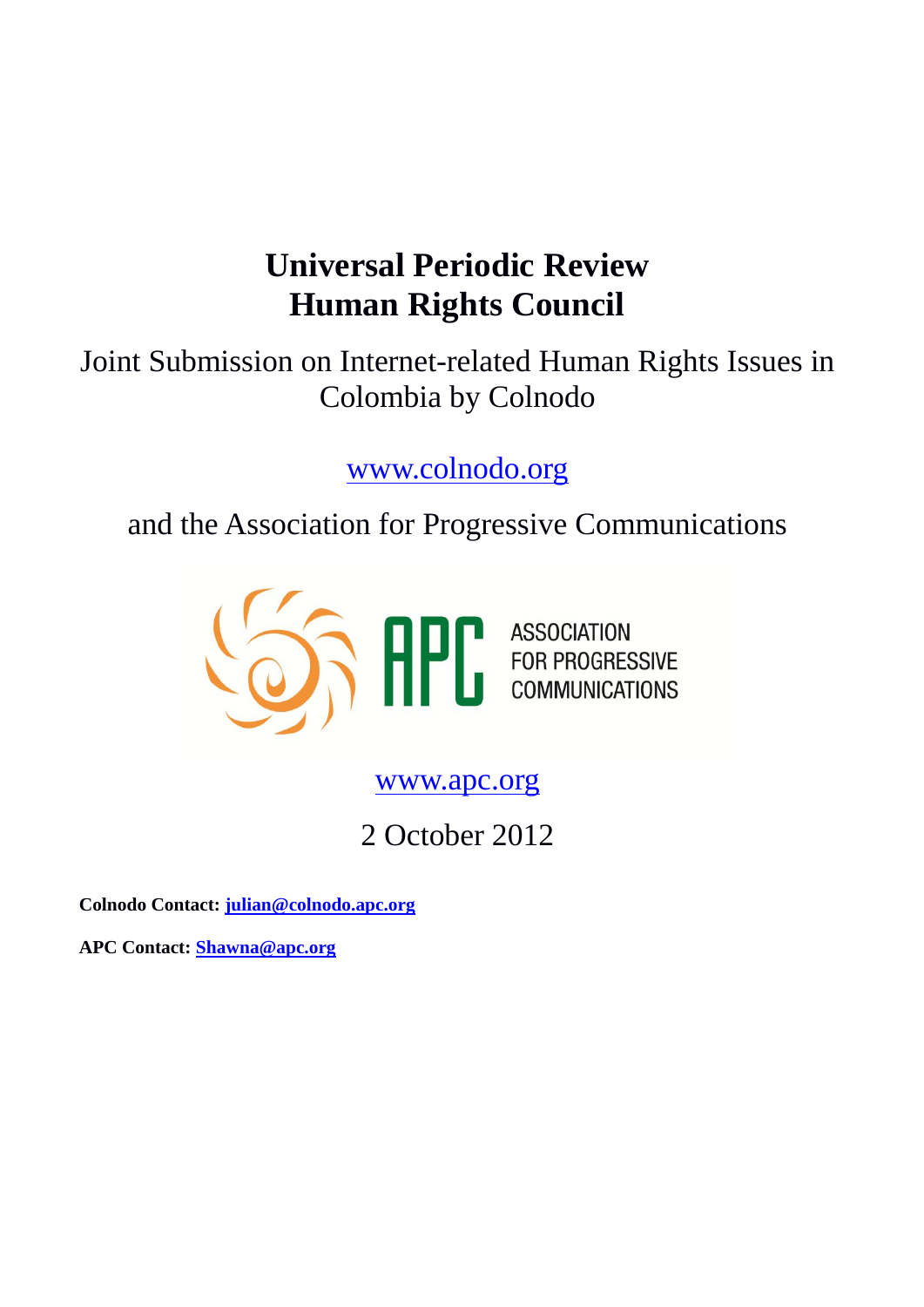## **SUBMISSION TO THE UNIVERSAL PERIODIC REVIEW OF COLOMBIA**

#### **Executive Summary**

- 1. This submission has been prepared by  $\text{Colnodo}^1$  and the Association for Progressive Communications. APC has general ECOSOC consultative status and is concerned with human rights and their recognition with regard to the internet from the perspective of the critical role we believe the internet can play to enhance social and economic development.
- 2. This submission focuses on two issues: violence against women and freedom of expression, in the context of the internet. It highlights how the internet is being used to promote and protect human rights, and the danger to human rights posed by Bill 201/2012, also known as the "Ley Lleras Bill". Six recommendations are made for follow-up and implementation in the UPR process.

#### **The Internet and Human Rights**

3. The first UPR of Colombia did not include reference to internet related human rights issues, Human rights and the internet are referred to in the founding documents on the United Nations World Summit of the Information Society,<sup>2</sup> the Geneva Declaration of Principles<sup>3</sup> and the Internet Governance Forum.<sup>4</sup> During 2011 it became clear that the UPR **must** include the promotion and protection of human rights and fundamental freedoms on the internet, particularly freedom of expression and freedom of association.<sup>5</sup> In 2011 the Human Rights Committee noted that freedom of expression (including the right to information and access to information) includes internet based expression.<sup>6</sup> Member States existing human rights obligations<sup>7</sup> extend to taking steps to ensure access to the internet and that limitations or restrictions on freedom of expression comply with agreed international standards, including women's human rights.<sup>8</sup> This submission also focuses on the internet in relation to the protection and promotion of women and minority groups. The first UPR of Colombia did include reference to violence against women and minority groups.<sup>9</sup>

#### **Violence against women and minority groups**

4. In its 2008 review, Colombia made voluntary commitments to (1) guarantee female victims of such violence full access to justice, and (2) guarantee a safe setting and favourable environment for the exercise by women of their  $RightS<sup>10</sup>$ . Since then, Colombia has passed new legislation to combat violence against women, including Law

1

opinion and expression" (26 April 2011, A/HRC/17/27).

 $1$  Colnodo is a Colombian association of non-profit non-governmental organisations founded in 1994. Its goal is to facilitate communication and the exchange of information and experiences among Colombian social organisations at the local, national and international level through low-cost electronic networks.

<sup>&</sup>lt;sup>2</sup> World Summit on the Information Society, United Nations, and International Telecommunication Union "WSIS Outcome Documents" (December 2005).

<sup>3</sup> Article 19 of the UDHR is cited in paragraph 4 of the Geneva Declaration of Principles (2003).

<sup>4</sup> http:/www./intgovforum.org

 $<sup>5</sup>$  Human Rights Committee, General Comment 34, Freedoms of Opinion and Expression, (21 July 2011,</sup> CCPR/C/GC/34).

<sup>6</sup> Ibid, para 12.

 $7$  The UPR monitors existing human rights obligations: Human Rights Council, Institution-building of the United Nations Human Rights Council (18 July 2007, A/HRC/RES/5/1, affirmed in Resolution A/HRC/RES/16/21). <sup>8</sup> Frank La Rue "Report of the Special Rapporteur on the promotion and protection of the right to freedom of

 $9^9$ A/HRC/10/82 Report of the Working Group: para 25, 49, 56,

<sup>10</sup>UPR-Info database of recommendations and voluntary commitments<http://shar.es/51Dox>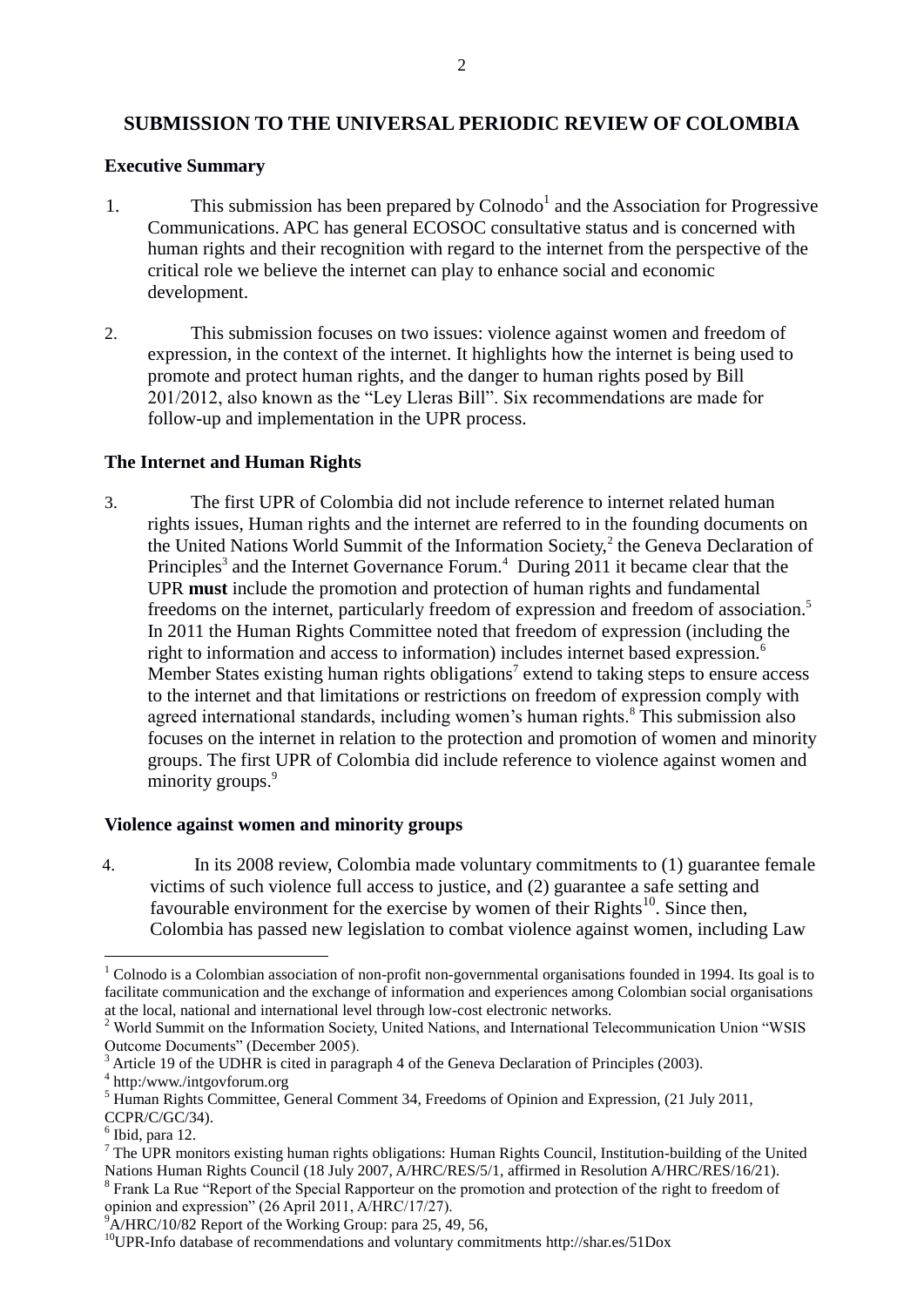1257, which expands the definition of violence against women to include physical, sexual, psychological, economic and material assets-related aspects.<sup>11</sup>

- 5. New research on violence against women indicates that the internet is a critical space in the struggle for fundamental rights and freedoms.<sup>12</sup> In conflict areas such as Magdalena del Medio, women are documenting their testimonies of violence and creating short radio programmes about their life and experiences. In Bogotá's urban areas, displaced women are learning how to conduct online awareness campaigns about violence against women; and members of the lesbian, gay and transgender community are using Web 2.0 to advocate for peaceful, non-violent relationships. $^{13}$
- 6. At the same time, it is important to address the dangers that the internet and ICTs<sup>14</sup> pose to women and marginalised groups.<sup>15</sup> In recent years the media have published many cases where women have been the victims of violence and where ICTs were used as the means to carry such attacks. However, these cases are not recognized as such and the role of the ICT in relation to violence is often neglected or ignored. It is important to highlight this issue and for the media, policy institutions, communication companies and social organizations to include in their own agendas urgent measures to prevent gender violence perpetuated through ICTs.
- 7. We recommend that legislation intended to combat violence against women extend to include violence against women online.

### **Bill 201/2012 and freedom of expression**

- 8. In 2012 Colombian lawmakers passed the "Ley Lleras" (Lleras Law), also known as the "two strikes" law. Under it, copyright infringers could face harsh criminal penalties, whether or not the individual is aware of committing infringement. Since the definition of infringement encompasses the act of copying a product for the purpose of distribution, and the bill creates no minimum threshold for applying criminal sanctions even individuals creating a CD for a friend could be fined or put in jail.<sup>16</sup> This extends also to internet service providers who facilitate media piracy, requiring them to "to block pages, P2P ports, suspend access to users and even cut off the service."<sup>17</sup>
- 9. Local groups have called on the government to amend the law based on Article 27 of the Universal Declaration of Human Rights, the **protection of copyright on the Internet must be weighed against the negative impact it could have for exercising one's right to freedom of expression**. 18
- 10. In its 2008 review, Colombia accepted the recommendation to "Deepen its engagement with and support for civil society actors, human rights defenders and

1

 $11$ [http://www.genderit.org/sites/default/upload/APC\\_WNSP\\_MDG3\\_VAW\\_ICT\\_en\\_lac\\_dec2009\\_1.pdf](http://www.genderit.org/sites/default/upload/APC_WNSP_MDG3_VAW_ICT_en_lac_dec2009_1.pdf)

 $12$ Kee and Moolman, Sexuality and women's rights: GISWatch 2011

<sup>13</sup><http://www.apc.org/en/node/11331/>

<sup>&</sup>lt;sup>14</sup>Technology and tools that people use to share, distribute, gather information and to communicate with one another, one on one, or in groups. ICTs can be grouped into three categories. Information technology uses computers, which have become indispensable in modern societies to process data and save time and effort. Telecommunications technologies include telephones (with fax) and the broadcasting of radio and television, often through satellites. Networking technologies, of which the best known is the internet, also extend to mobile phone technology, voice over IP telephony (VoIP), satellite communications, and other forms of communication that are still in their infancy.

<sup>15</sup><http://www.soyperiodista.com/tecnologia/nota-5855-la-violencia-se-refleja-redes-sociales>

<sup>16</sup><https://www.eff.org/deeplinks/2012/04/colombia-fast-track-sweeping-new-copyright-reform-bill>

<sup>&</sup>lt;sup>17</sup>http://globalvoicesonline.org/2011/04/15/colombia-netizens-discuss-law-lleras-on-copyright

<sup>18</sup><http://advocacy.globalvoicesonline.org/2012/08/29/colombia-cele-analyzes-constitutionality-of-bill-lleras-2-0/>